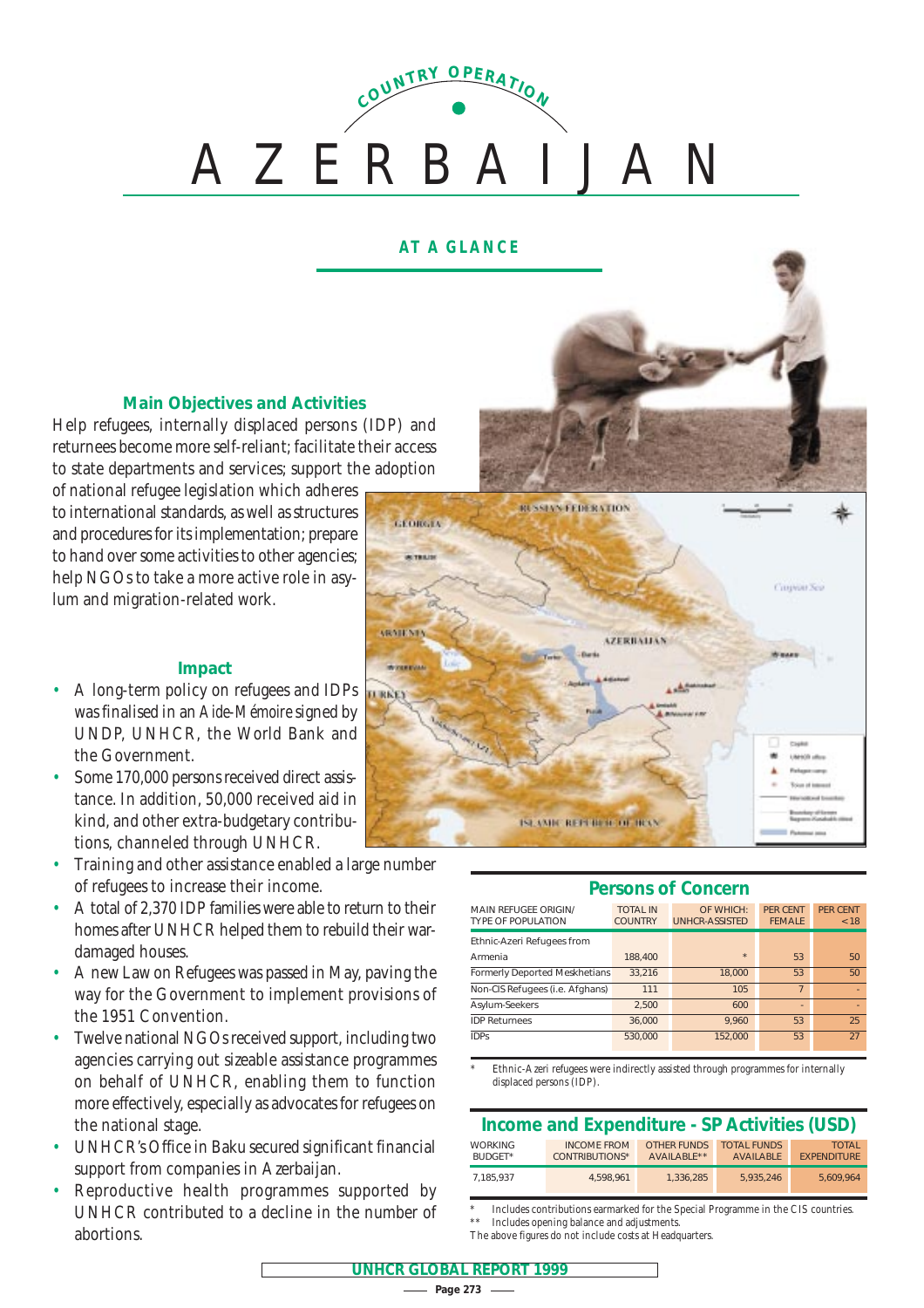#### **WORKING ENVIRONMENT**

#### **The Context**

Azerbaijan continued to face a complex humanitarian situation linked to the displacement of some 800,000 persons in the late 1980s and early 1990s, as a result of the conflict between Azerbaijan and Armenia over Nagorno-Karabakh. This conflict remains unresolved despite the efforts of the OSCE Minsk Group and direct dialogue between the two Presidents. The weakness of the national economy continued to hinder the delivery of essential social services, including health care and education. Unemployment remained high. IDP communities still heavily relied on external aid. UNHCR therefore focused its activities on IDP communities with access to plots of land, where relatively modest inputs could have give long-term benefits. In addition, targeted assistance was provided to vulnerable groups selected in close co-ordination with competent NGOs and beneficiary groups. This included support for incomegeneration, health and education. Assistance went hand in hand with training and support for local NGOs and governmental bodies, to help them expand the scope of their activities and efficiency.

UNHCR continued to engage in active dialogue with the European Commission, UNDP, the World Bank, ICRC, IFRC and USAID to prepare for possible humanitarian needs in the context of a peace settlement. Contingency plans also focused on the transition from humanitarian to development strategies, and include increased support for national NGOs. A small number of individual asylum-seekers reached Azerbaijan, most hoping to proceed to other destinations. Although a Refugee Law has been adopted, neither government structures nor procedures are yet in place to implement it, so UNHCR continued to deter-

#### **Constraints**

mine the status of asylum-seekers.

The absence of a solution to the conflict over Nagarno-Karabakh made it difficult for UNHCR to plan for durable solutions. The uncertain legal status of fledgling national NGOs meant they were unable to contribute substantially to national development. Policy implementation and co-ordination were sometimes hampered by ill-defined attribution of responsibility and haphazard communication between senior government interlocutors. UNHCR's efforts to bring assistance to IDPs into the mainstream of state policy and procedures were largely undermined by the difficult economic and social situation.

## **ACHIEVEMENTS AND IMPACT**

#### **Protection and Solutions**

UNHCR's continued efforts to pass national refugee legislation resulted in the adoption in May of the new Refugee Law. UNHCR's next objective is assist the Government to set up national implementation procedures. Co-operation between the Government, UNHCR and the Council of Europe was strengthened through a series of joint seminars and workshops which contributed to accelerating implementation of the Citizenship Law adopted in October 1998. The law made it easier for large groups of refugees and stateless persons in Azerbaijan to become naturalised citizens. The law therefore paves the way for lasting solutions to their plight. UNHCR and the Council of Europe also published three relevant international conventions in Azeri.

With UNHCR's assistance, a number of local NGO gained wider experience (for instance through access to international forums, such as the CIS Conference process) and began to become more effective advocates for refugees and IDPs.

The legal status of NGOs remained precarious. Many have not been able to register formally. UNHCR and the Council of Europe organised two workshops with parliamentarians and government departments, to review draft legislation on NGOs may be submitted to the Parliament in 2000.

In order to preclude their arrest and detention, UNHCR issued documents to recognised mandate refugees and asylum-seekers whose claims were under review. These documents, which are routinely shared with the concerned authorities, were generally accepted by the police. In the course of the year, 266 new asylum claims were reviewed, including some Chechens, and 26 people were found to be eligible for international protection. Resettlement was limited to 12 very vulnerable refugees. A total of 600 refugees and asylumseekers received financial or medical assistance.

In February, UNDP, UNHCR, the World Bank and the Government concluded an *Aide-Mémoire*, in which all parties agree to work towards integrating IDPs into the economy of the country and, in particular, to support the creation of jobs. It also envisages multi-sectoral assistance to temporary settlements so as to improve the living conditions of IDPs. The parties also agreed to support the creation of a Social Investment Fund to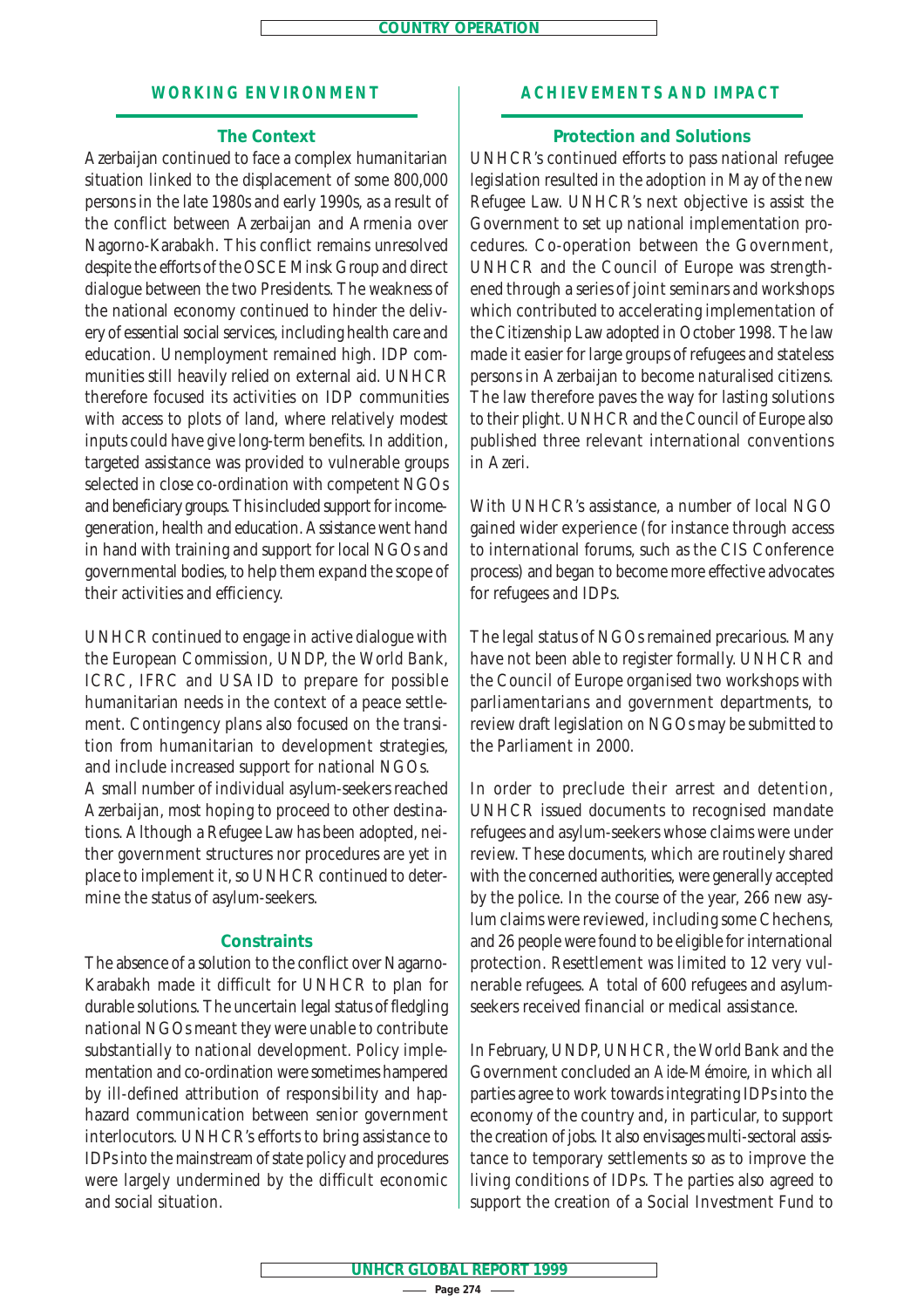disburse a USD 10 million loan from the World Bank for the creation of jobs.

## **Activities and Assistance**

*Community Services:* Several implementing agencies succeeded in re-vitalising entire communities by organising youth groups and providing sports equipment. This led communities to propose - and UNHCR to support - additional activities in other sectors. IDP committees were organised to participate in the repair and maintenance of their residential buildings. In every building rehabilitated in 1999, female residents set up a committee to improve management and communal activities. NGOs organised seminars, discussions, training, clean-up and information campaigns, involving the press and the authorities whenever possible. A donation of nearly 213,000 items of winter clothing, donated by an international NGO was sorted and packed, providing work for 25 IDP women.

*Crop Production:* Support for market garden enterprises provided highly effective, enabling hundreds of IDP families to produce their own fruit and vegetables. They were given 269 greenhouses, tools, and seeds and as a result, were able to increase their income in a sustainable manner and inprove their diet. More than 300 IDPs and refugees were given marketable skills under the "agricultural college" component of the project. In six regions (409 settlements), UNHCR funded agricultural training seminars attended by 1,235 IDPs, each receiving vegetable and flower seeds donated by an NGO.

*Domestic Needs/Household Support:* UNHCR provided funds for the improvement of 59 communal kitchens in five rehabilitated housing IDPs in Baku. Temporary financial support was given to 119 asylumseekers and non-CIS refugees in need, such as unaccompanied minors and single female heads of household.

*Education:* For many IDPs with children, school is prohibitively expensive because of the cost of text books etc. UNHCR created a text book fund that gave 8,303 textbooks to 2,347 needy IDP/refugee children in two regions, especially targeting young girls. A local NGO organised several preparatory courses for gifted adolescents to help them go on to higher education. Of the 16 persons attending these courses in 1998, ten were admitted to institutes for higher training in 1999. UNHCR rehabilitated 109 classrooms in sub-standard schools; this benefited 2,245 children. Eleven schools that had suffered storm damage were also repaired. The goal of UNHCR-funded vocational training was to promote job-related skills and enhance future income-generating opportunities. One NGO helped 310 people embark on training in construction and community services, which led them in 1999 to 74 permanent and 31 part-time jobs. Another agency implemented a programme of technical training involving 240 hours of instruction over 20 weeks, providing immediately marketable skills. An additional 300 students were enrolled at the Agricultural and Vocational School. A Mobile School was set up to introduce agricultural education to isolated IDP areas. Finally, the Mobile Library project delivered more than 30,000 text books to 23 schools in IDP settlements. The project should be self-sustaining in 2000. Because non-CIS asylum-seekers have no legal status, they find it very difficult to enroll their children in schools. UNHCR intervened on their behalf and allocated small grants at the beginning of the school year for the purchase of text books and supplies.

*Forestry:* Nearly 80,000 saplings were distributed, from a tree nursery established by UNHCR in 1997. The area under cultivation by the nursery was expanded from two to six hectares. An estimated 265,000 saplings will be ready for replanting in 2000.

*Health/Nutrition:* UNHCR's health programme concentrated mainly on reproductive health, working through four NGOs which ran clinics and engaged in health promotion activities. The programme included the establishment of Health Action Committees in 15 communities; training of Community Health Advocates; community-based family planning education for IDPs and the local population; the distribution of contraceptives; the establishment and/or upgrading of family planning centres in four regions in partnership with the health authorities; baseline surveys; health outreach activities in 13 IDP settlements conducted by two mobile teams; and train-the-trainer courses. One UNHCR-assisted NGO gave 15,000 consultations to women in 30 settlements. Six functioning reproductive health facilities were handed over to the Ministry of Health in 1999 (of which three were subsequently closed). As non-CIS asylum-seekers and refugees do not have access to public medical services, UNHCR provided medical assistance to some 300 persons.

*Income Generation:* UNHCR supported small-business initiatives conducive to greater economic inde-

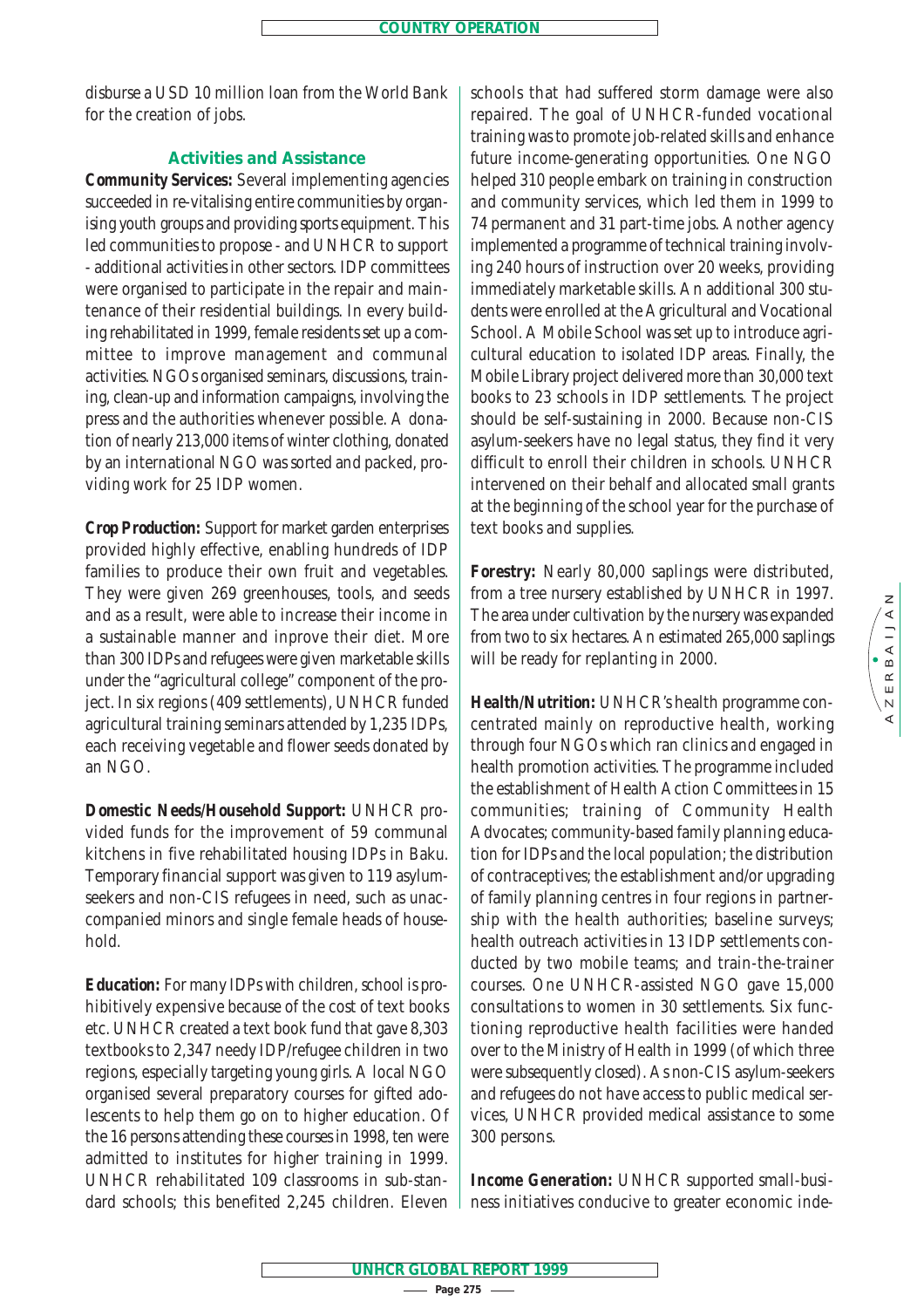pendence. During the year, 94 new businesses were established and 159 IDPs received loans. Vulnerable IDPs received priority in the selection process. One NGO only gave loans to women. An evaluation of 47 recipients selected at random showed that nine families had increased their income by over 100 per cent, 19 by 50-100 per cent and seven by 20-50 per cent. In four regions, 27 Women's Co-operatives provided funds for income-generating activities.

*Legal Assistance:* Limited amounts were spent to enable domestic lawyers to provide advice on individual cases, and to translate and publish the European Convention on Nationality.

*Livestock:* UNHCR provided 123 families in three regions with 615 sheep and fodder, as well as veterinary services. A local NGO conducted 80 poultryraising and 80 sheep-rearing seminars. UNHCR supported the authorities in establishing a collective farm, employing 70 IDPs, by providing grants and purchasing 400 animals. By the end of 2000, the farm is expected to be self-sufficient.

*Operational Support (to Agencies):* UNHCR covered the operational expenses of implementing agencies involved in multi-sectoral projects, as well as five per cent of the direct operational costs of international NGOs. Funds were also provided to cover public information, donor reports, conferences, translation, etc.

*Sanitation:* UNHCR funded works in five rehabilitated communal buildings, including: new drainage systems, plumbing, toilets, showers, and refuse pits. In settlements with limestone houses, 230 pit latrines were constructed.

*Shelter/Other Infrastructure:* Since it began construction work in 1995, UNHCR has helped more than 2,100 families acquire adequate housing through the construction of limestone single-family cottages, based on a design developed by UNHCR's Technical Services. In 1999, UNHCR financed the construction of 225 houses in Aghjabedi and Barda regions, repaired the roofs of 11 houses and built three local offices for the State Committee for Refugees. In Baku, UNHCR financed the extensive repair of five public buildings, occupied by 1,615 IDPs. The NGO implementing this project exclusively used IDP labourers, who were trained in 1998 on similar rehabilitation projects and worked to standards published by the technical staff of another NGO. The programme of assistance to IDPs returning to war-damaged areas (launched in 1998 jointly by UNHCR, the World Bank and UNDP) exceeded its scheduled targets for 1999. By 31 December, UNHCR had financed the construction or repair of 776 homes (for 1,200 families) in the Fizuli region, 627 homes in the Terter region (1,000 families), and 98 in the Agdam region (110 families). Cost savings allowed more families to benefit than had been envisaged. A 96 per cent occupancy rate was recorded for Fizuli. On the other hand, experience in the Terter region showed that the repair of homes in that region needed to be complemented by social and economic inputs, to ensure sustainable return.

*Transport/Logistics:* UNHCR funded in-country transportation and storage of food, clothing, quilts, seeds (vegetables and flowers), and school kits donated by NGOs and private donors.

*Water:* UNHCR renovated the water supply system in four rehabilitated collective centres and purchased water tanks for newly constructed limestone settlements.

## **ORGANISATION AND IMPLEMENTATION**

#### **Management**

The Office was run by eight international staff (including three JPOs and a Regional Health Consultant) and 19 national staff. The Office also drew on the expertise of regional advisors based in other UNHCR offices in the region.

#### **Working with Others**

Besides being in daily contact with agencies implementing partners of UNHCR's programme, the Office liaised closely with governmental partners, UN Agencies and donors. One of the purposes of these contacts was to plan a planned hand-over to other actors of the main components of UNHCR's assistance programme. An example is the *Aide-Mémoire* concluded in March between UNHCR, UNDP, the World Bank and the Government. Another example is the MOU signed with UNFPA to include IDPs into the National Reproductive Health Programme. A direct result of this was the creation of the Reproductive Health Working Group, which comprises all stakeholders, including the Government, the UN and NGOs. UNFPA also developed a project for its 2000-2005 programme, targeting reproductive health services for IDPs. UNHCR will promote funding of this project.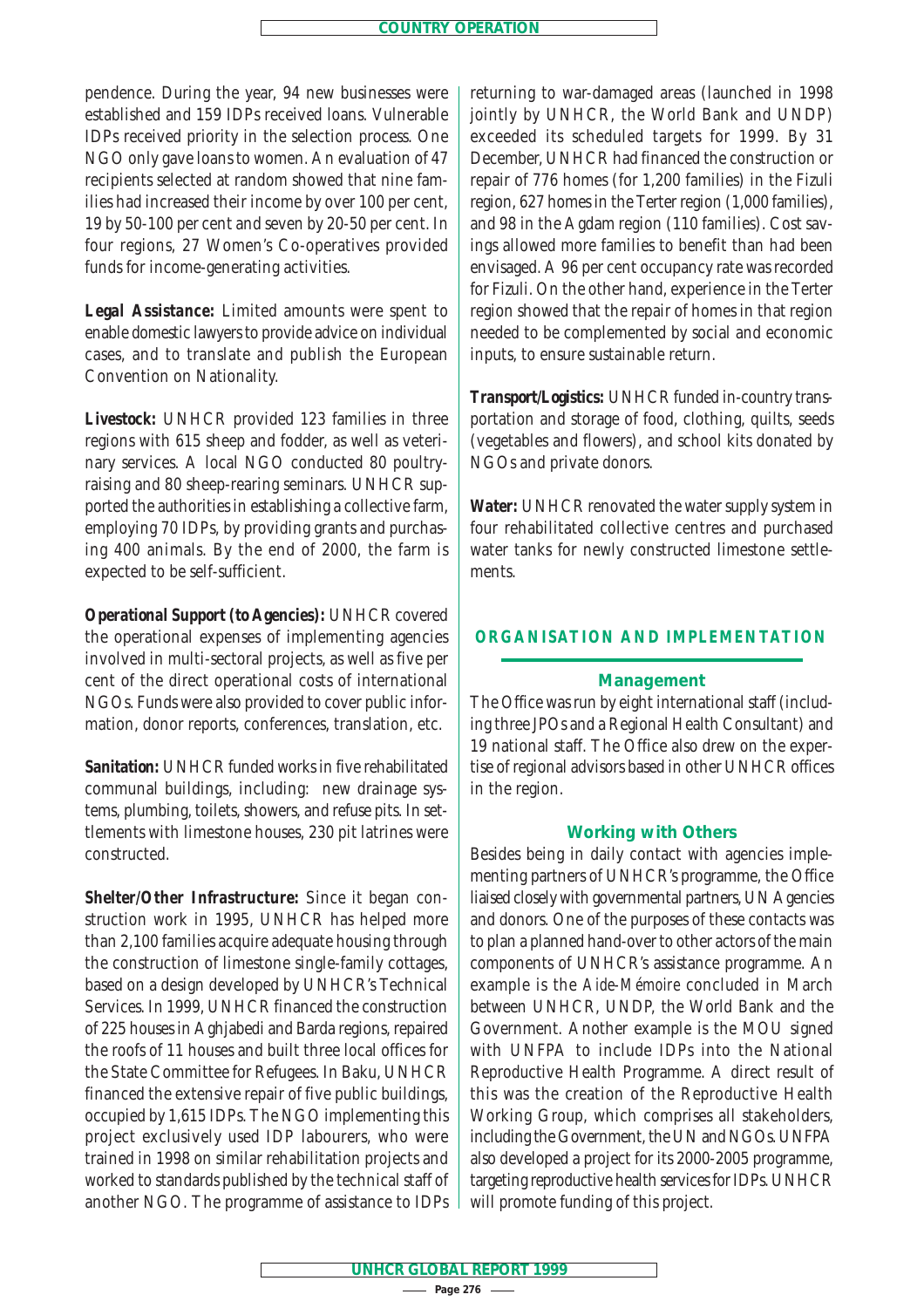## **OVERALL ASSESSMENT**

UNHCR has succeeded in developing linkages with other actors to enable IDPs to benefit from their policies and programmes. This approach is now paying off. Awareness of the needs of this population has resulted in several co-operation agreements with partners with a development mandate, and new sources of funds. However, the majority of IDPs live in sub-standard conditions (aggravated by the economic straits of the country as a whole). These conditions justify continued inputs, notably for income-generating activities, health and education. The adoption of the Refugee Law has filled a vacuum and provides grounds for cautious optimism that improvements in the legal framework will gradually be mirrored by improvements in the situation of persons of concern to the Office.

## **Offices**

Baku

## **Partners**

**Government Agencies** The Ministry of Labour and Social Protection

#### **NGO**

Adventist Development And Relief Agency Azerbaijan Republic Children's Association Azerbaijani Youth Union Azerbaijani-European Literary-Cultural Relations Children's Aid Direct Danish Refugee Council Hayat International Humanitarian and Social Support Centre International Rescue Committee Mercy Corps International Mingechavir Branch of Azerbaijan Children Fund Norwegian Refugee Council Relief International Social and Charitable Centre United Methodist Committee on Relief

#### **Other**

United Nations Development Programme

 $Z$  E R B A I J A N AZERBAIJAN



**Page 277 UNHCR GLOBAL REPORT 1999**